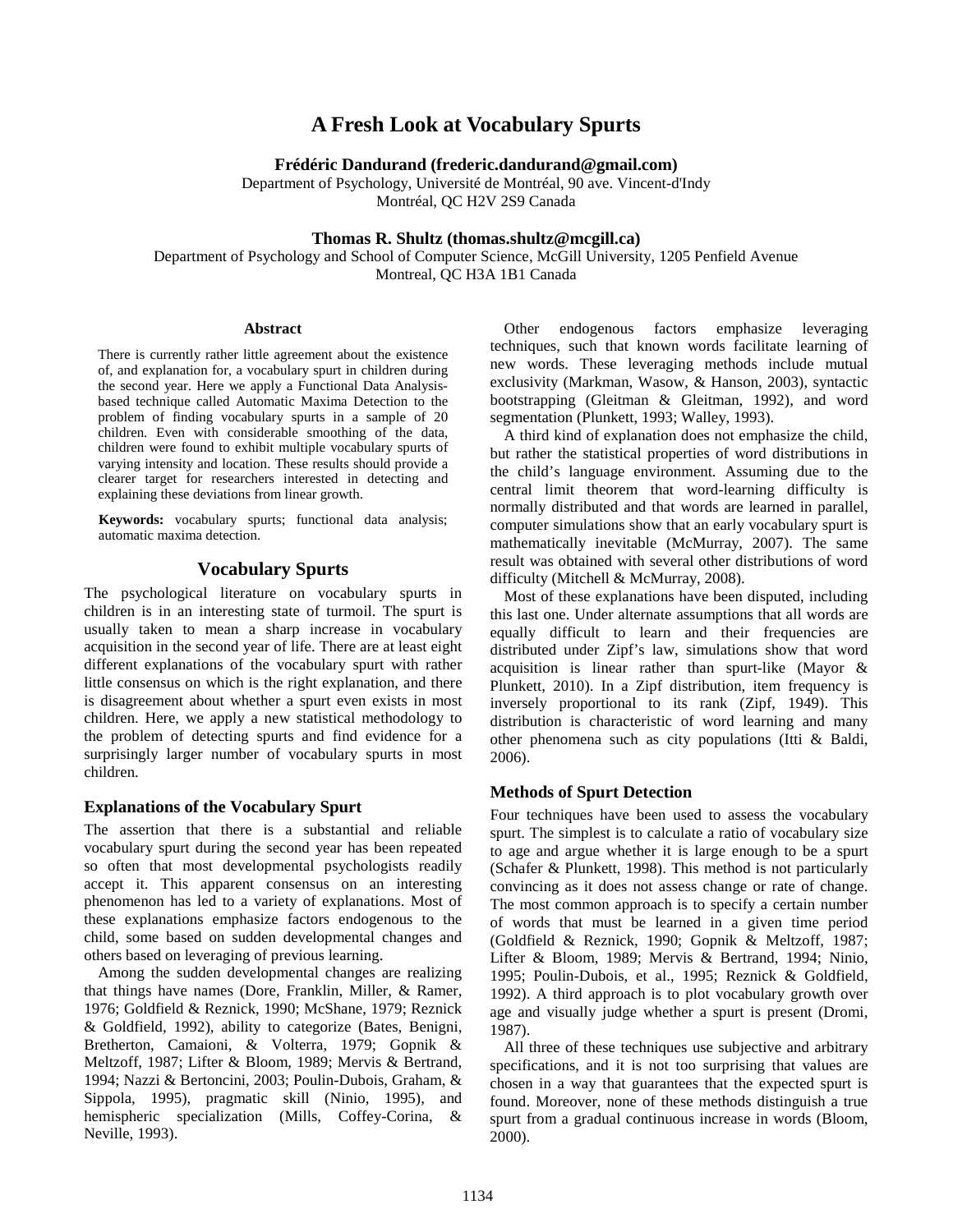The fourth, and more sophisticated, technique fit particular functions to vocabulary growth data [\(Ganger &](#page-4-4)  [Brent, 2004\)](#page-4-4). If a logistic (S-shaped) function fit the data better than a quadratic (curvilinear or linear) function, then a spurt was considered to be present. Presence of a spurt was assessed by noting whether the root mean-squared residual for the quadratic function was more than twice that for the logistic function. Such residuals are smaller for better fits. Comparing the two values by dividing one by the other is known the log-likelihood ratio. Interestingly, only 4 of 20 children showed a vocabulary spurt by this measure, leading the authors to question the general existence of this spurt.

This kind of curve fitting is a definite improvement over the other three methods in objectivity and precision, but there are some limitations. Only two functions are tried, and it is not clear that these two functions can always differentially identify a spurt. For example, only a part of the logistic (just before the inflection point) can identify a spurt, and the rapidly increasing section of a quadratic could also resemble a spurt. As well, to optimize a function's fit, hundreds of parameter values for the functions had to be searched for and tried. Finally, this technique, like the other three, assumes that there is at most one spurt to find. None of these techniques are able to objectively identify the start, end, central location, or amplitudes of single or multiple spurts.

# **The AMD Technique**

Automatic Maxima Detection  $(AMD)^1$  $(AMD)^1$  is a technique to derivatives ([Dandurand & Shultz, 2010](#page-4-5)). Because growth automatically detect and measure statistically reliable maxima in functions of one variable or any of their spurts are characterized by local increases in the rate of change, AMD finds spurts as maxima in the first derivative of time-varying measures. In AMD, only two free parameters influence the number of spurts detected: (1) the smoothing parameter lambda  $(\lambda)$ , and  $(2)$  the *p*-value that determines the threshold used for statistical significance [\(Dandurand & Shultz, in press\)](#page-4-6).

AMD takes as input a sample of data pairs  $(y_i, t_i)$  where  $y_i$ is a measure of interest (e.g., vocabulary size) and  $t_i$  are corresponding sampling times. AMD first uses Functional Data Analysis (FDA) [\(Ramsay & Silverman, 2005\)](#page-5-19) to fit a spline-based smooth function to approximate the data sample, as well the first three derivatives of this smoothed, continuous function to identify important function markers (see Figure 2).

The fitted function takes the form of a weighted linear combination of B-spline basis functions  $\phi_k$ ,  $k = 1,...,K$ :

$$
x(t) = \sum_{k}^{K} c_k \phi_k(t)
$$

FDA uses a roughness penalty approach to smoothing which limits or penalizes the size of some higher-order derivative of the smoothed function. Coefficients  $c_k$  are selected to minimize a penalized sum of squared errors (SSE) between the estimated function and observed data vector *y*:

$$
PENSSE(y \mid c) = (y - \phi c)W(y - \phi c) + \lambda c' Rc
$$

Where: *c* is a vector of coefficients  $c_k$ ; *W* is a symmetric positive definite weight matrix;  $\phi$  is the matrix of basis function values  $\phi_k(t_i)$ ;  $\lambda$  is a smoothing parameter; and *R* is a roughness penalty matrix, computed as follows:

$$
R = \int \left[ \frac{d^2}{dt^2} \phi(t) \right] \left[ \frac{d^2}{dt^2} \phi'(t) \right] dt
$$

Note that the fitted curve  $x(t)$  becomes increasingly smooth as lambda  $(\lambda)$  increases; this smoothing value lambda is the only parameter in AMD that is manually set. There are techniques to automate selection of lambda [\(Dandurand & Shultz, 2010\)](#page-4-5). However, existing techniques have important limitations, and so a careful manual selection is preferred [\(Ramsay, Hooker, & Graves, 2009\)](#page-5-20).

#### **Determining which spurts are significant**

To determine which spurts are significant, AMD first estimates a confidence interval of the derivative (velocity) of the curve (see dotted lines surrounding the fitted curve in Figures 1 and 2) for the *p*-value provided (a standard value of .05 is used here). Width of confidence intervals (also called point-wise bands) is based on the variance of the fitted function:

$$
Var[x] = \phi Var[c]\phi
$$

Where:  $\phi$  is a matrix of basis function values at the observation points and *Var*[*c*] is the variance of coefficients *ck*, computed as follows:

$$
Var[c] = (\phi^{\prime} W \phi)^{-1} \phi^{\prime} W \sum e^{\mu} W \phi (\phi^{\prime} W \phi)^{-1}
$$

Where: *W* is a symmetric positive definite weight matrix; and  $\overline{\Sigma}_{\text{H}}$  is the variance-covariance matrix of the residual vector ε.

Second, AMD lists all local maxima in the velocity function as spurt candidates. Finally, for each spurt candidate, a null hypothesis is tested in which a straight line between the two local minima adjacent to the maximum in velocity is contained within the confidence band. This null hypothesis thus corresponds to an absence of spurt. A candidate is a genuine spurt when this null hypothesis has to be rejected, that is, the maximum of velocity is significant (see Figure 1). For a spurt to be considered significant, velocity not only has to significantly increase to indicate the beginning of a spurt, it must also significantly decrease to mark the end of the spurt [\(Dandurand & Shultz, 2010\)](#page-4-5).

For example, in Figure 7, a spurt is not detected in the upper section of the curve because velocity keeps on increasing (that is, acceleration is always positive). This design decision reflects the fact that not all processes eventually decelerate or stop, like physical growth does. In

<span id="page-1-0"></span> $<sup>1</sup>$  A Matlab implementation of AMD, bundled with FDA, can be</sup> downloaded from: http://lnsclab.org/lib/AMD/.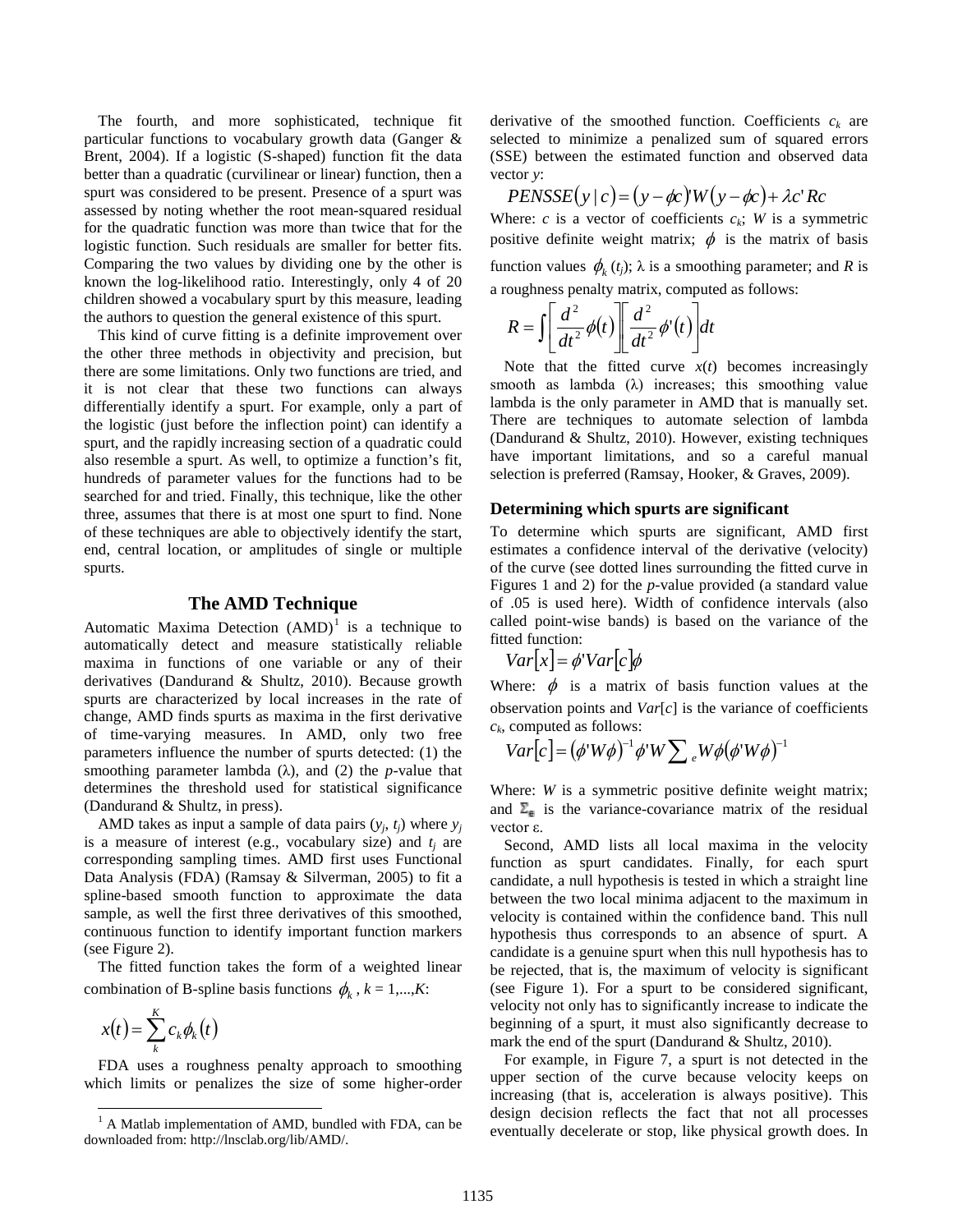other processes, such as growth of national economies, the existence of such upper bounds is less clear. In such cases, an acceleration in growth may not mark a spurt per se, but instead a transition for a slower steady-state rate of increase to another, faster steady-state rate. The definition of spurts in AMD excludes the latter case.



Figure 1: Example of a significant spurt. Dotted lines above and below the smooth function correspond to 95% confidence bands.

## **Quantifying spurts**

AMD also provides rigorous quantification of the important features of significant spurts: (1) when the spurt starts, (2) the point where it is most intense (maximal velocity), (3) the spurt amplitude and (4) the spurt duration. An example is given in Figure 2. A spurt starts when velocity is at an inflection point, acceleration is at a local maximum, and jerk crosses 0 at a negative slope. A spurt peaks when velocity is at a local maximum, acceleration crosses 0 at a negative slope, and jerk is negative. A spurt ends when velocity is at an inflection point, acceleration is at a local minimum, and jerk crosses 0 on a positive slope. Spurt amplitude is given by the vertical distance from acceleration at the start to acceleration at the end.

In previous work, AMD successfully detected and measured three important and well-known phenomena of physical growth of children: (1) An adolescent growth spurt in virtually all children; (2) an earlier age of onset for girls' adolescent growth spurts than for boys'; and (3) a smaller, pre-adolescent growth spurt in some children. Such spurts tend to be small and difficult to detect without techniques like AMD [\(Dandurand & Shultz, 2010\)](#page-4-5).

## **Applying AMD to the vocabulary spurt**

Our previous work also included some preliminary results for vocabulary spurts. In simulated data derived from a computational model of this spurt [\(McMurray, 2007\)](#page-5-13), AMD flexibly found one large, global spurt under a low degree of sampling, and many local, mini-spurts under higher sampling.

In real vocabulary data from three English-speaking children [\(Corrigan, 1978\)](#page-4-7), AMD found an average of 2.0 spurts per child. An example of a child who had 3 significant spurts is presented in Figure 3. These data had also been previously analyzed using FDA but without the benefit of automated detection of significance [\(Shultz,](#page-5-21)  [2003\)](#page-5-21). Hence, identification of spurts and plateaus had to be performed manually. These early results suggested that children exhibit multiple vocabulary spurts, but the analysis was limited by the small sample size and limited number of observations. In the current project, we analyze a new set of data with a larger sample size and more densely sampled observations.



Figure 2: Example of quantification of spurt features: where it starts, where it is most intense, its amplitude and duration.



Figure 3: Example of an AMD analysis of vocabulary growth in a child over a few observations.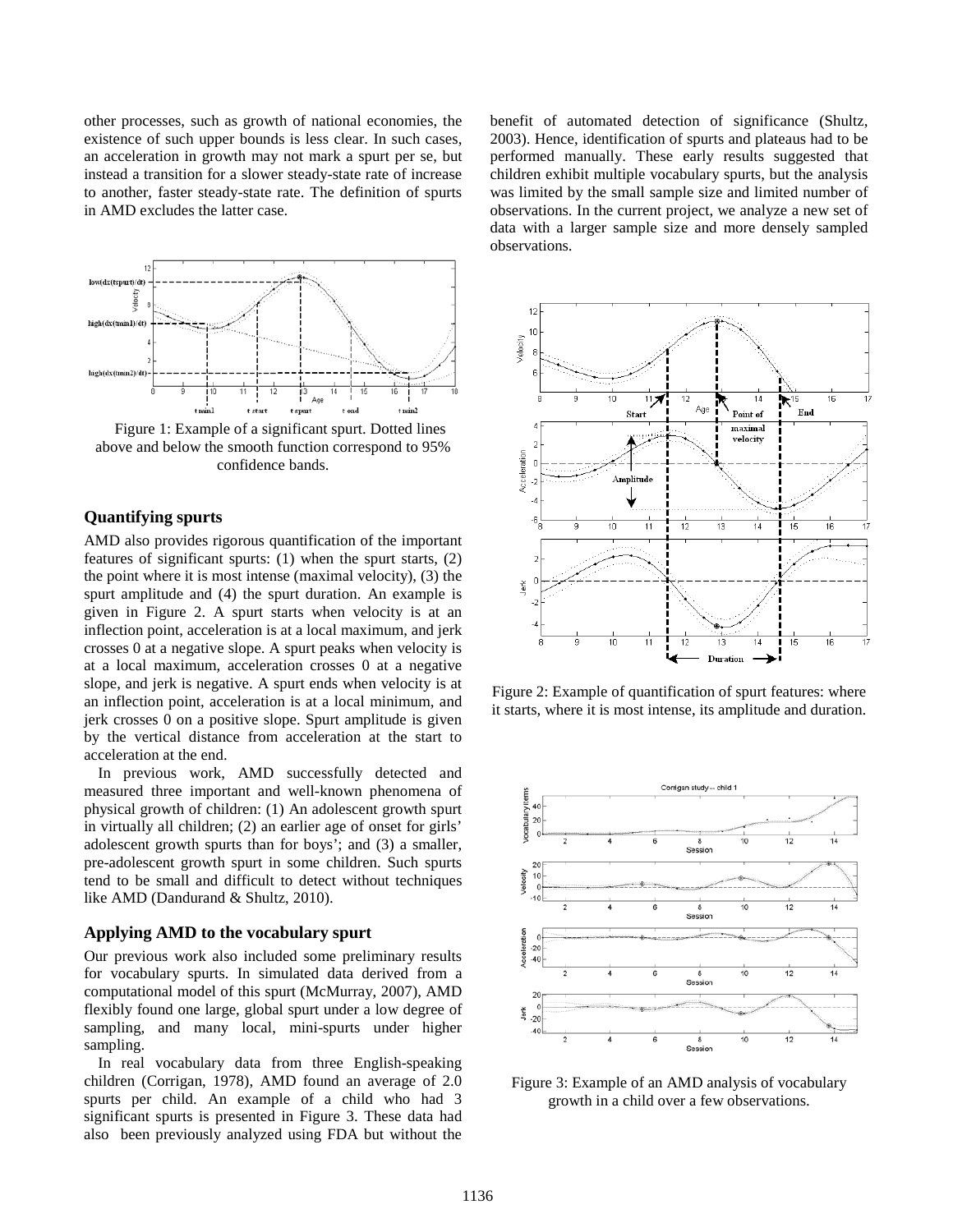#### **Method**

Here we apply the AMD method to data from each of 20 children from an online database [\(Ganger, 2004\)](#page-4-8) whose vocabulary growth had been recorded daily over the second year of life [\(Ganger & Brent, 2004\)](#page-4-4). These are the same 20 children studied in Ganger and Brent's [\(2004\)](#page-4-4) Experiment 1. Parents had listed the words used by their child every day, even if the words had been used previously. Imitations had been excluded and context noted. As Ganger and Brent [\(2004\)](#page-4-4) note, systematic parental reports on vocabulary enable large sample sizes, enhanced validity, and good reliability. We converted new words per day to cumulative vocabulary, and assumed a variation of zero when an observation value was not available (i.e., for missing data).

The main unspecified parameter in AMD, as in most FDA techniques, is lambda, which controls the amount of smoothing that is applied to the raw data. We tried several lambda values (1, 100,  $1 \times 10^5$ , and  $1 \times 10^{10}$ ) and noticed the usual decrease in detected spurts with increases in lambda. For this paper, we concentrate on the results with a lambda of  $1 \times 10^{10}$ , which is a very large value. Our results are therefore conservative; even more spurts were found using less smoothing.

#### **Results**

A plot of spurt locations and amplitudes for all 20 children at a lambda value of  $1 \times 10^{10}$  is presented in Figure 4. The number of spurts in this smoothing condition ranged from 1 to 6, with a mean of 3.0 and SD of 1.5. Three children showed only 1 spurt. Examples of representative individual cases are shown in Figures 5 and 6. Child 10 had 2 spurts, with the largest one being last at 554 days. Child 22 showed 4 spurts, the largest one being first, at 269 days. The variability in number, location, and amplitude of spurts is notable, all of which is obscured in a group plot of vocabulary spurts averaged across all 20 children (see Figure 7). Only 2 spurts appear in the averaged plot and they bear very little relation to results for any of the 20 individual children. The dynamics and variability of vocabulary growth are nearly completely obscured by group plots because spurts in individuals vary greatly in location, number, and intensity.

For comparison, the mean number of spurts at a smaller lambda value of  $1 \times 10^5$  was 6.5, with SD 2.8. The range was from 3 to 15 spurts.

# **Discussion**

There has been considerable disagreement about both the existence and causes of the vocabulary spurt, but until now virtually no consideration of the number of such spurts. The classical position has assumed one such spurt, during the second year. More recently, reviews of this evidence [\(Bloom, 2000\)](#page-4-3) and results from more precise methods [\(Ganger & Brent, 2004\)](#page-4-4) have cast serious doubts on the general existence of a vocabulary spurt. Earlier work had not taken the existence issue very seriously and had failed to distinguish gradual linear vocabulary growth from a genuine spurt, defined as a sharp increase against a background of linear growth.



Figure 4: Spurts in vocabulary growth for 20 children (lambda =  $1 \times 10^{10}$ ). Spurt length is indicated by a horizontal line, spurt number by a number on the line, spurt amplitude by line thickness, and spurt peak by the location of the





Figure 5: Vocabulary growth for child 10. The 2 spurt peaks are indicated by filled circles.

The present work applies a relatively new FDA technique to vocabulary spurts. This AMD technique automatically detects growth spurts from densely-recorded observations on an individual, ensuring that each detected spurt is statistically reliable, thus distinguishing spurts from linear growth. AMD had been successfully applied to several growth phenomena including longitudinally-measured physical growth [\(Dandurand & Shultz, 2010\)](#page-4-5). As in previous AMD applications to vocabulary growth, we found multiple spurts in most children tested. And like in previous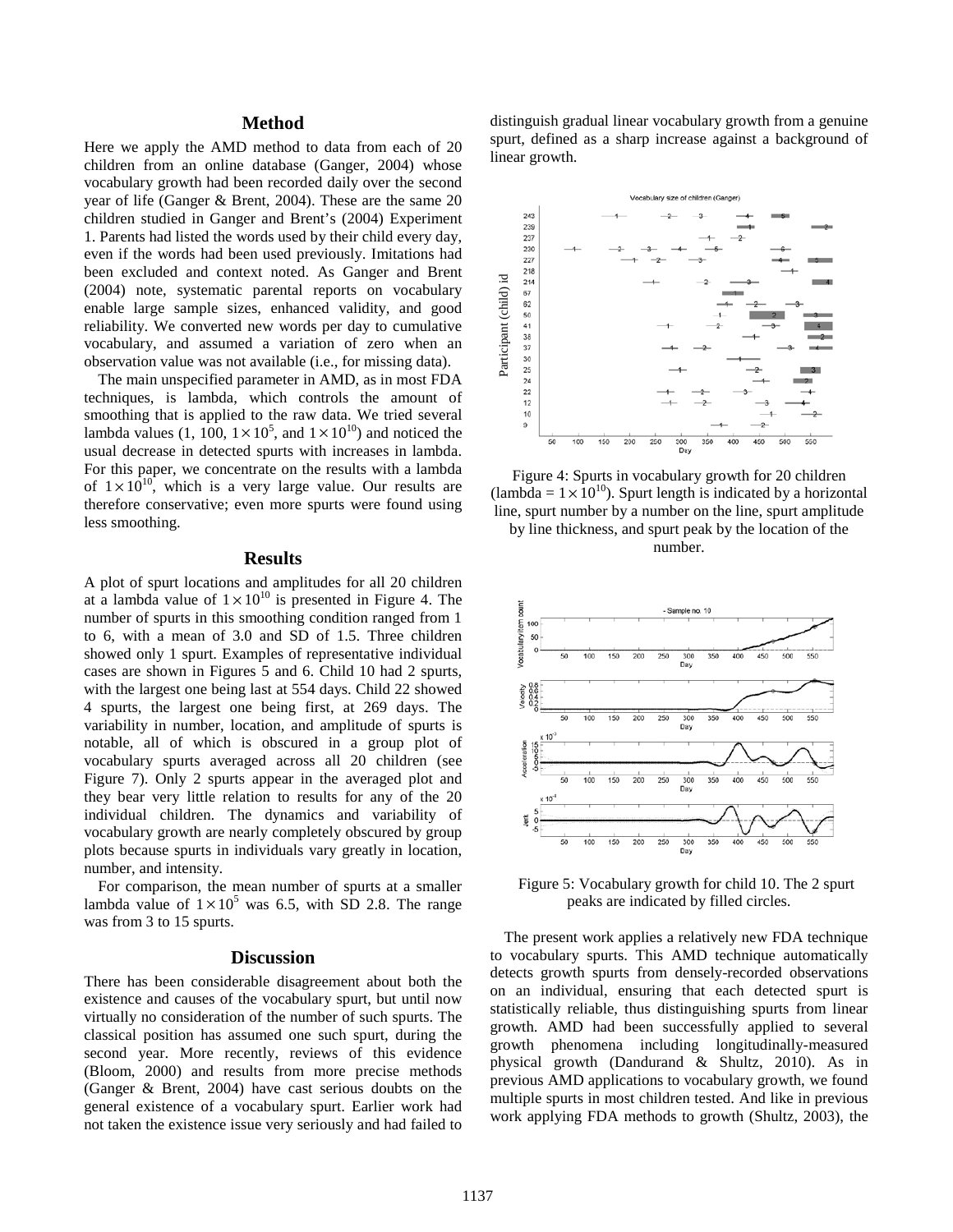number of spurts detected increased with less smoothing of the data.



Figure 6: Vocabulary growth for child 22. The 4 spurt peaks are indicated by filled circles.





Smoothing is valuable for ignoring small, random, and uninteresting bumps in growth curves. In other words, smoothing allows AMD to focus only on the larger and more noticeable spurts. Even with an extremely large, and thus conservative, value of  $1 \times 10^{10}$  for the lambda smoothing parameter, multiple vocabulary spurts were found in the majority of children (17 of 20). With a still large and conservative lambda of  $1 \times 10^5$ , all children showed at least 3 spurts and a mean of 6.5 spurts. In future work, we plan to apply AMD to other available datasets on vocabulary and other kinds of growth.

Although AMD can detect statistically significant departures from linearity, interpretation of their theoretical importance requires expertise in the domain of the relevant study [\(Dandurand & Shultz, 2010\)](#page-4-5). Interpretations of identified spurts may depend on the quality of the controls included in the research design. For example, volubility of children could vary according to their health status, mood, and transient environmental stimuli. Empirical studies should control as much as possible for such effects, because, based on data alone, no statistical tool can distinguish reliable spurts caused by such effects from those due to cognitive and developmental processes.

Our findings could influence the literature on spurt causation, most of which has assumed only a single spurt at a particular age. Some of the proposed explanations, particularly those dealing with sudden developmental changes in other systems, may not enjoy being stretched to cover various multiple spurts at different ages, along with large individual differences in number, timing, and intensity of spurts. In any case, better documentation on the number and location of statistically reliable vocabulary spurts should provide researchers seeking explanations of these spurts with a clearer and more realistic target.

## **Acknowledgments**

This work is supported by a grant to TRS and a postdoctoral fellowship to FD, both from the Natural Sciences and Engineering Research Council of Canada. Marie Lippeveld, Kyler Brown, Caitlin Mouri, and Vincent Berthiaume each provided helpful comments on an earlier draft.

#### **References**

- <span id="page-4-1"></span>Bates, E., Benigni, L., Bretherton, I., Camaioni, L., & Volterra, V. (1979). *The emergence of symbols: Cognition and communication in infancy*. New York: Academic Press.
- <span id="page-4-3"></span>Bloom, P. (2000). *How children learn the meanings of words*. Cambridge, MA: MIT Press.
- <span id="page-4-7"></span>Corrigan, R. (1978). Language development as related to stage 6 object permanence development. *Journal of Child Language, 5*, 173-189.
- <span id="page-4-5"></span>Dandurand, F., & Shultz, T. R. (2010). Automatic detection and quantification of growth spurts. *Behavior Research Methods, 42*(3), 809-823.
- <span id="page-4-6"></span>Dandurand, F., & Shultz, T. R. (in press). Automatic Maxima Detection: A graphical user interface and a tutorial. *Tutorials in Quantitative Methods for Psychology*.
- <span id="page-4-0"></span>Dore, J., Franklin, M. B., Miller, R. T., & Ramer, A. L. H. (1976). Transitional phenomena in early language acquisition. *Journal of Child Language, 3*, 13-28.
- <span id="page-4-2"></span>Dromi, E. (1987). *Early lexical development*. Cambridge: Cambridge University Press.
- <span id="page-4-8"></span>Ganger, J. (2004). Data from Ganger & Brent 2004 Retrieved 24 January 2011 <http://www.pitt.edu/~jganger/spurtdownloads.html>
- <span id="page-4-4"></span>Ganger, J., & Brent, M. (2004). Reexamining the vocabulary spurt. *Developmental Psychology, 40*, 621- 632.